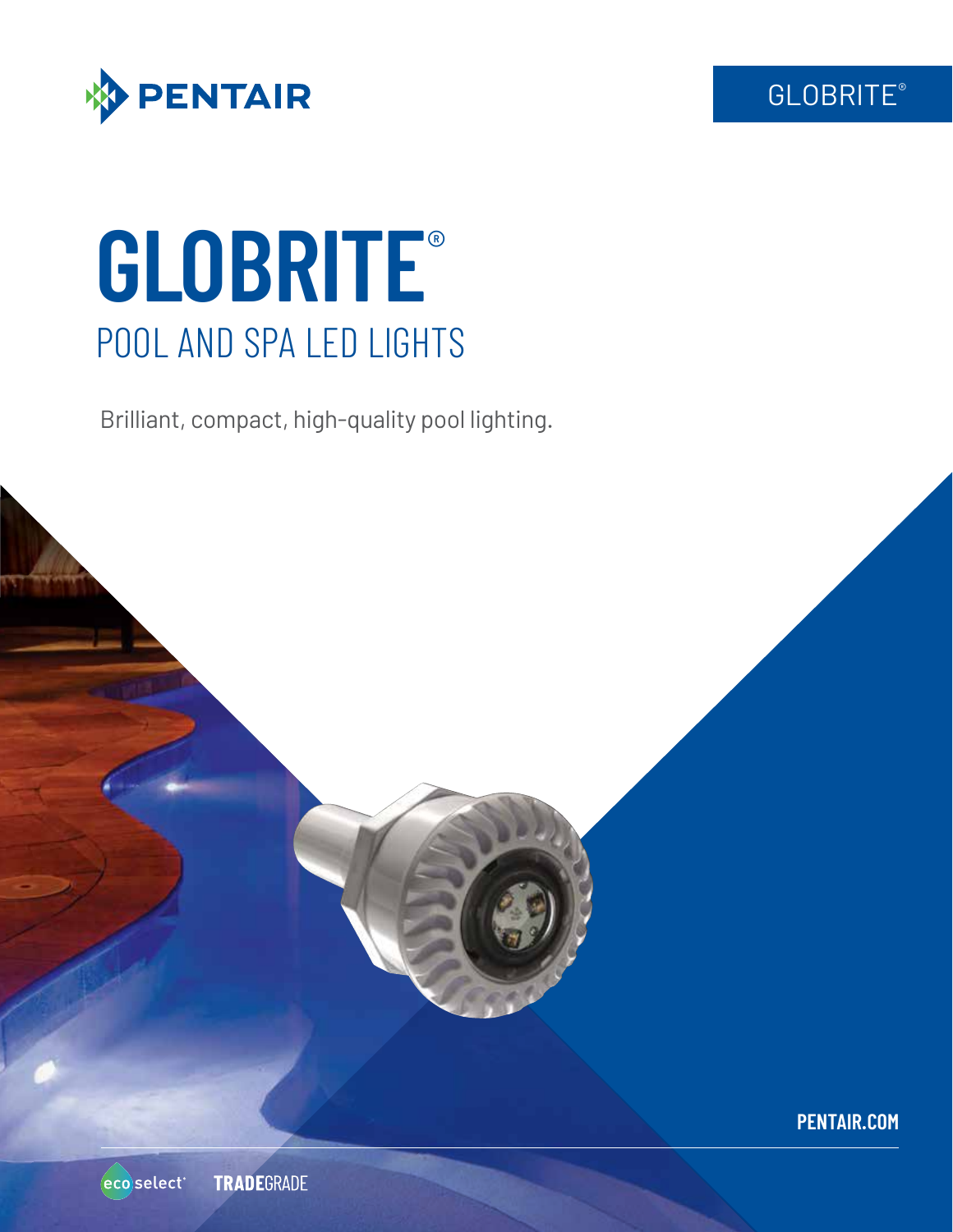

# BREATHTAKING, ENERGY-EFFICIENT, COLORED ILLUMINATION.

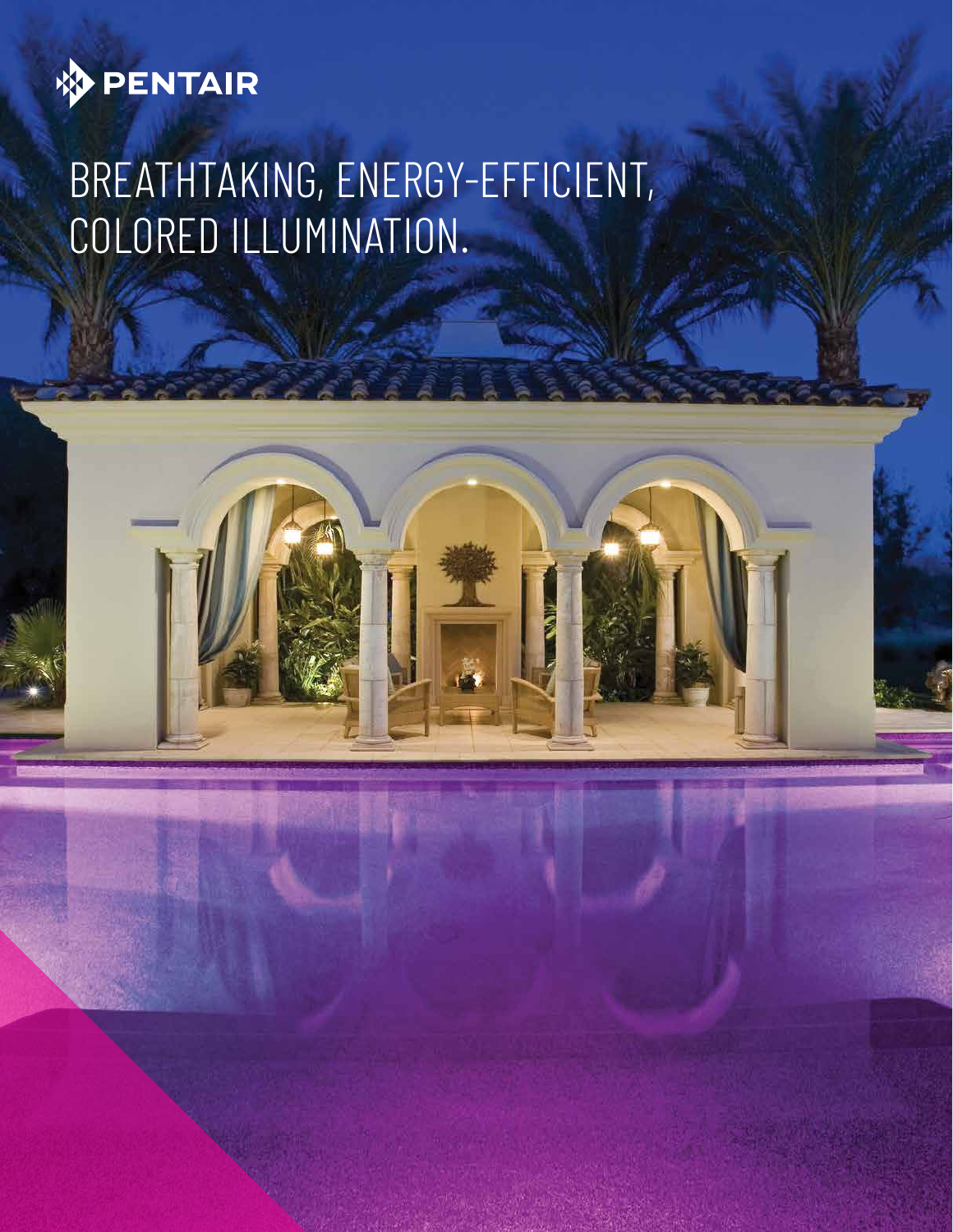





When you install GloBrite® Pool and Spa Color LED Lights in a poolscape, poolside evenings go from great to spectacular. GloBrite Lights are a creative way to showcase and enhance pool features like baja shelves, steps, beach entries and other water features.

GloBrite Lights utilize advanced technology for bright, energy-efficient lighting—while using less energy than comparable incandescent lights.

Don't settle for an ordinary poolscape experience. Let GloBrite LED Lights illuminate your water features and make your evening swims and backyard entertainment more beautiful and exhilarating.

# **THE SIMPLICITY OF COMPATIBILITY**

Enjoy fast and easy control of pool lighting with the Pentair automation including the Pentair IntelliCenter® Pool Control System or the optional Color Sync™ Controller for Pentair Color LED Pool lights.

For the ultimate in convenience and control, consider an IntelliCenter® Pool Control System, IntelliTouch® or EasyTouch® Control System.



# **Bright and efficient**

Utilizing less energy than comparable incandescent lights.

# **Multiple colors and shows**

5 brilliant fixed colors, 7 dazzling preprogrammed light shows.

#### **Easy to install**

Does not require grounding or bonding for quick and easy installations in fiberglass, concrete, or vinyl niches.